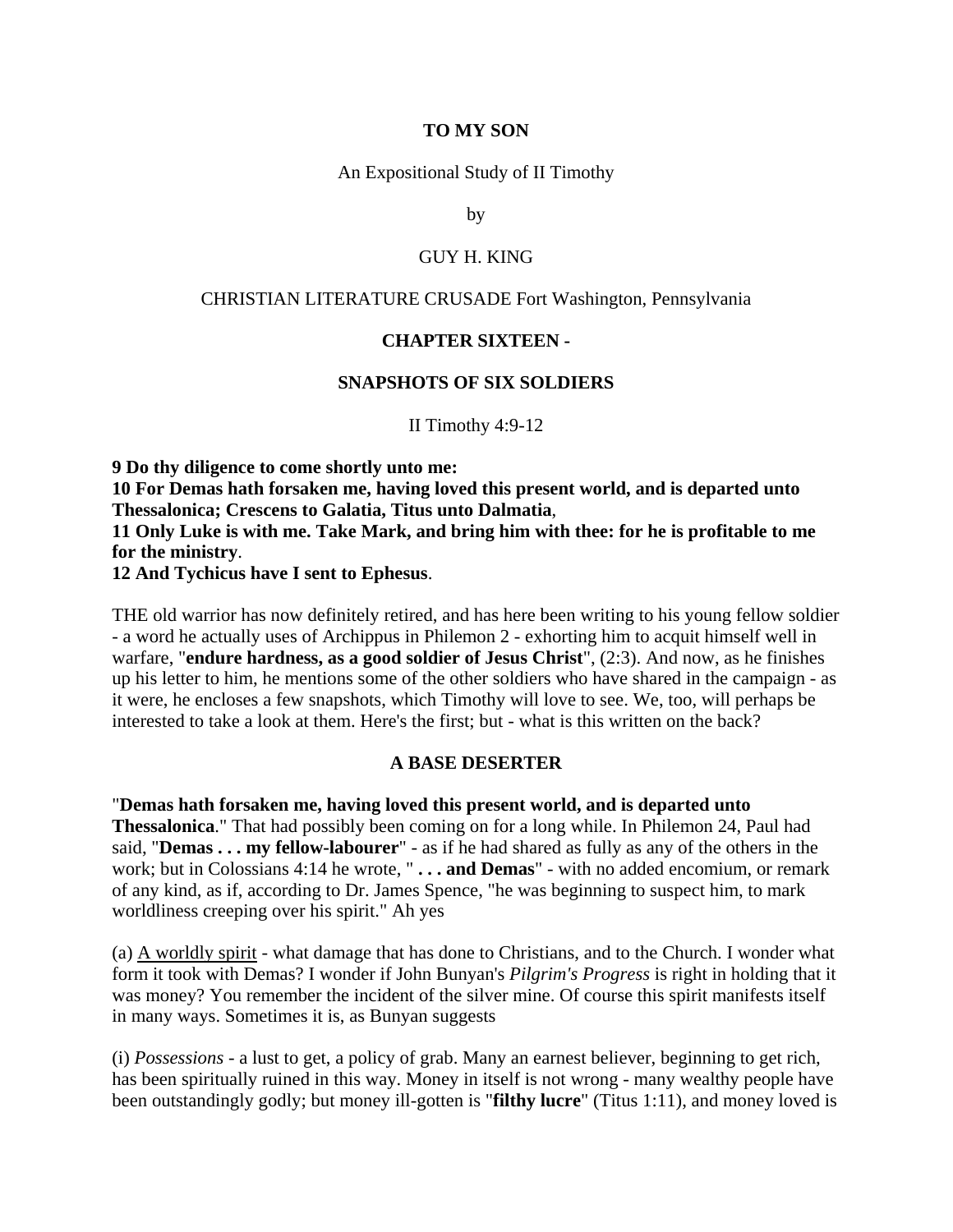"**the root of all evil**", I Timothy 6:10. It is the believer's wisdom to be on his guard about this.

(ii) *Pleasure* - how reasonable a thing, to be sure; but how ruinous it can become. It makes for good health, both physical and spiritual, to allow room for relaxation and enjoyment; one of the rare aids to poise and balance is a capacity for fun. Yet, how completely it can run away with us, If we are not careful. We may, think, legitimately enjoy our pleasures provided they are of the right kind, at the right time, and in the right proportion.

(iii) *Popularity* - it is nice to be popular; it may, indeed, be a help in our Christian service if we are popular; but what a snare! Many a Christian has done wrong things, has left undone right things, because of the fear of losing a too-much prized popularity. After all, it is not what "**they**" will think, but what He will.

(iv) *Pride* - a thing peculiarly ugly in a believer, but which a worldly spirit will so readily engender.

(v) *Present life* - the habit of looking at things from the viewpoint of the present. It is really surprising how many Christians have acquired this "squint". You can understand it in the worldling; but it is dreadfully out of place in a believer. It was because he restricted his vision to what was "**under the sun**" that Ecclesiastes found himself in such perplexity.

You will observe that this worldly spirit in Demas was accompanied by

(b) A cowardly spirit - he "departed"! The Greek word is an entirely different one from that which we studied in verse 6 last time. There was nothing splendid, ennobling, enriching, about this man's going.

(i) *Why did he go?* Well, the persecution of Christians was in the air; to have abode with Paul, to have been known as one of them, was to court trouble; better go while the going was good. So he "**departed**" from Rome.

(ii) *Where did he go?* To Thessalonica, where was a body of believers. That, to my mind, indicates that Demas had no intention of ceasing to be a Christian: all he proposed to himself was that he should no longer be an out-and-out Christian.

Yet, did he but know it, he was letting himself in for a very uncomfortable time by going there of all places; for at Thessalonica the Christians were very keen; and, besides, they were great friends of Paul's. We have only to read between the lines of I and 2 Thessalonians to discover both those facts. But, then, a half-hearted Christian always will be uncomfortable wherever he is. Like a man with a headache, who doesn't want to lose his head, but it hurts him to keep it; so this Christian doesn't want to lose his religion, but it hurts him to keep it.

Thus wrote H. W. S. in *The Christian's Secret of a Happy Life*.

Dr. Alexander Maclaren's summing up of Demas is, "He was a religious man who had not religion enough to resist the constant attractions and seductions of the present." I will only add that, through the hole made in his consecration, his courage also leaked away. But enough; let's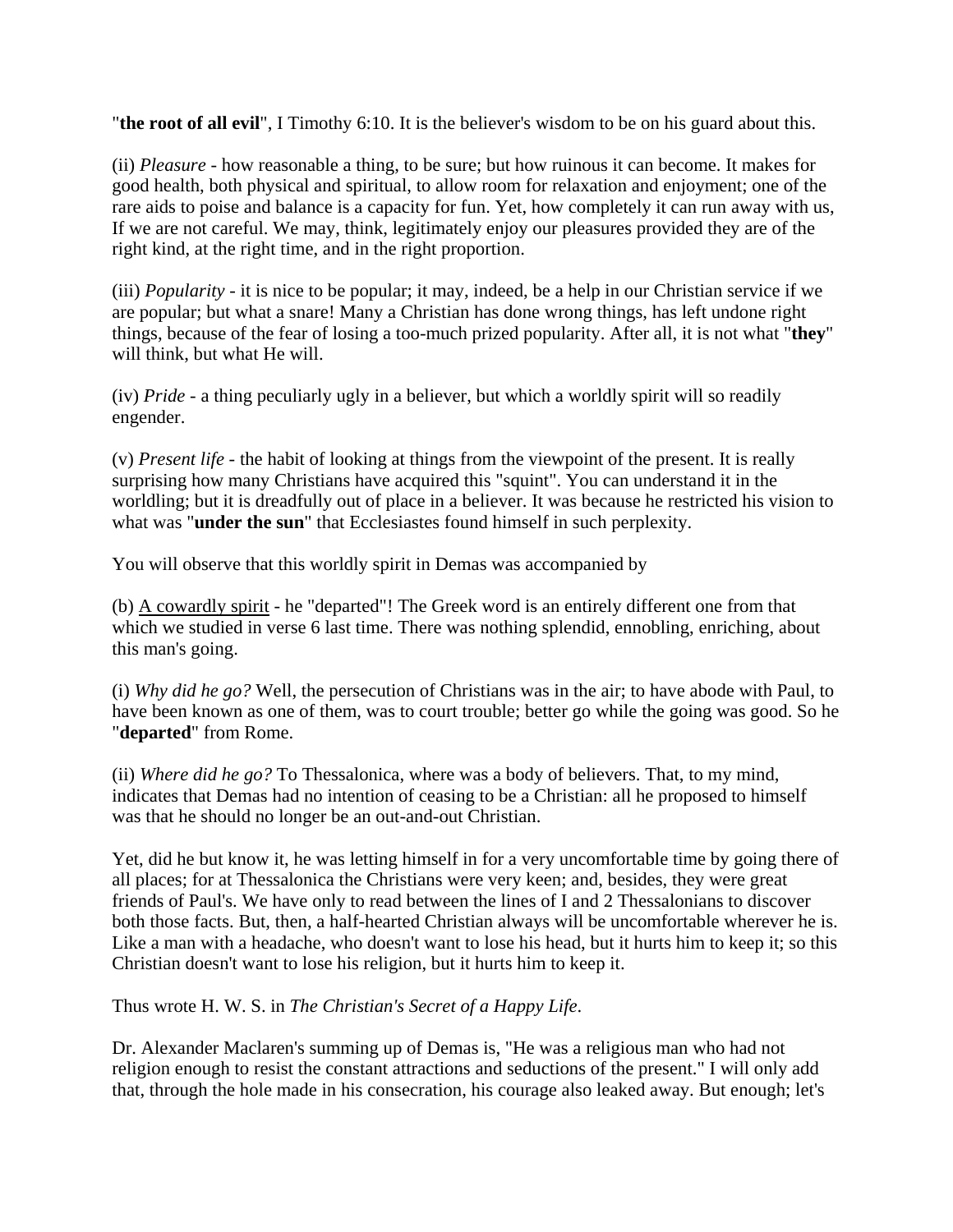look at another "snap": what does it say? Oh yes -

# **ONE OF THE RANK AND FILE**

"**Crescens to Galatia**." Never heard of him! No; he was only a private, only an ordinary soldier; but here he is, Mentioned in Despatches.

(a) How much GOD's cause is advanced by ordinary, unknown people. I was so struck the other day, in reading Hebrews 11, to notice how, after the recital of those great and ever-glorious names, there follow "**and others**" (verse 35), "**and others**" (verse 36) - just anonymous heroes of the faith.

Or, think of the prestige and powers of that distinguished company in I Corinthians 12:28, "**GOD hath set some in the church, first apostles, secondarily prophets, thirdly teachers, after that miracles, then gifts of healings . . . governments, diversities of tongues**." An important group: but what have ordinary folk to do with such? There seems little room for us among them.

But wait: that vacant place we have left in the list is occupied in the text by "**helps**."

Why, the rank and file can be that! Have you ever heard of Hanani? No? You have heard of Nehemiah, then? Yes; but you wouldn't have done if it had not been for Hanan1:It was he that lit the dame in the famous man's heart: Nehemiah was a Torch, a flame for GOD, but Hanani was the Match that lit the Torch.

Who was Edward Kimball? You don't know? Of course not: he was only a shoemaker, and a humble Sunday-school teacher. He, too, was a Match; and his Torch was D. L. Moody!

Maria Millis, whom I am sure you have never heard of, was another. She was an old-fashioned family nurse. She loved GOD; and she loved the little boy, Ashley, in her charge. In his heart she planted the seed, and tended it. You have not heard of her, but you have heard of him - Lord Shaftesbury!

(b) How many such have advanced the cause. Crescens was that sort, one of the rank and file. Now, another "snap": this is inscribed

## **A DISTINGUISHED OFFICER**

"**Titus unto Dalmatia**." This was no ordinary man.

(a) He was a leader. We, badly need such: those who, in the church, or in the home, or in the office, or in the workshop, or in any group, will set the tone, give a lead, in a nice, clean, healthy, strong, wise, godly, direction. No need, here, to be for ever "preaching": just a touch, a word, a look, an attitude. Let us not leave leadership to the devil and his agents. Titus had an exalted sphere for his leadership, he was Bishop of Crete; we may exercise ours in humbler realms - but let us, wherever we be, take pains that we lead life in right, and in Christian, channels.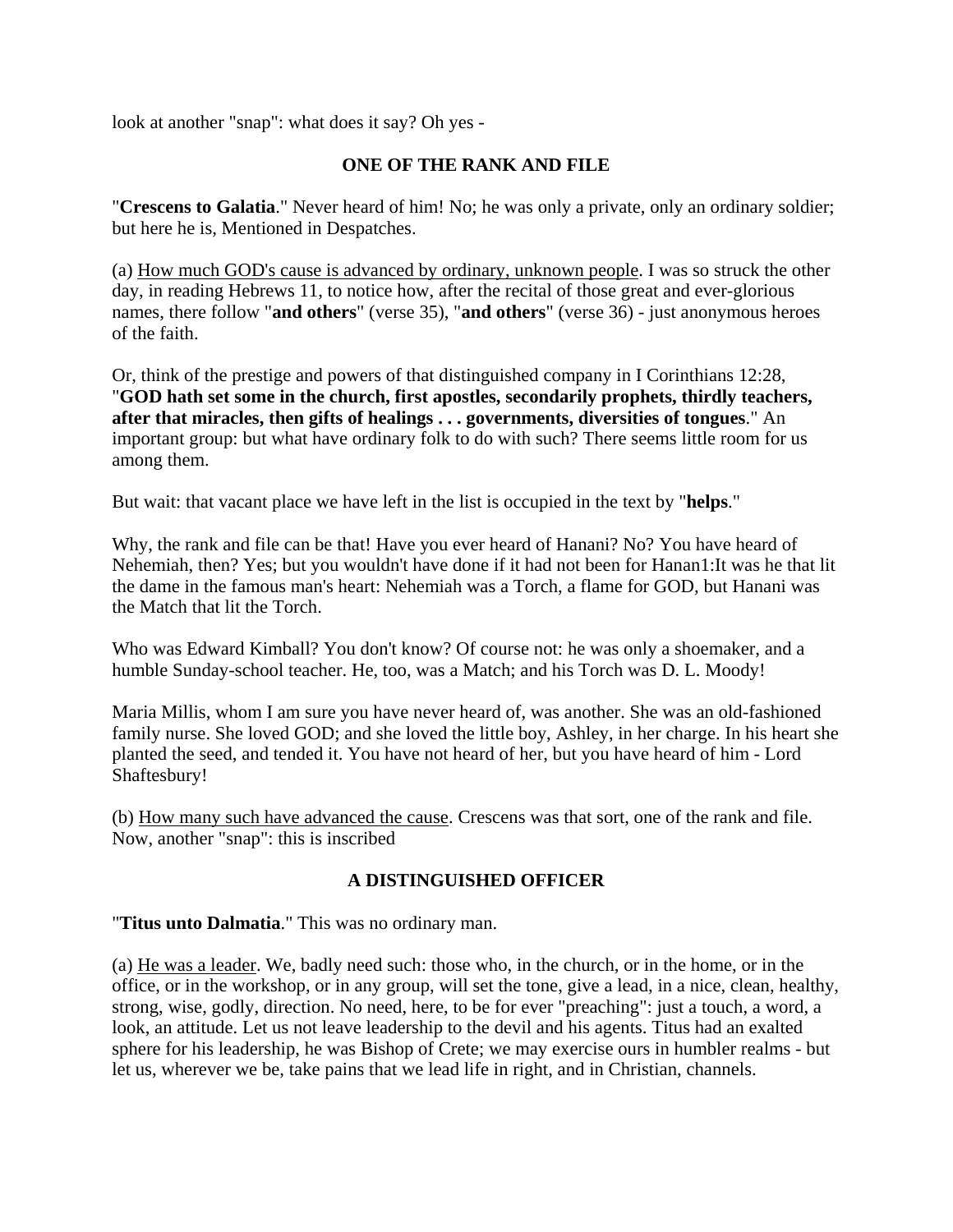The secret of Titus' successful leadership was

(b) He was led. Joshua became Moses' successor, because he had been such a success as "**Moses' minister**" (Joshua 1:1); he led so well, because he had learned to follow. Mark how Titus was led, and you will not be surprised that he was a leader.

(i) First, *he was led to CHRIST*. Paul did that for him (Titus 1:4) as he did for Timothy, I Timothy 1:2.

(ii) Then, *he was led for CHRIST*. The apostle followed up the work of grace in his heart, nurturing him for the Master, and leading him on in His service. The Epistle to Titus is part of the wonderful preparation he gave him for his task.

(iii) And so, *he was led by CHRIST* into all kinds of service, and into rich depths of spiritual experience. It was with Titus, as it would be for any, that because he followed so closely, he led so well. It is a pity we have to hurry over these pictures, that there is so little space to enlarge on them; but, after all, they are only snapshots. Well, pick up another: what's this it says? -

# **THE M.O.**

"**Only Luke is with me**." Do you remember

(a) When he first joined the Army? It seems to have been at Troas, where Dr. Luke had a General Practice. If we may try to reconstruct the scene: one day he was called out to see a patient, a visitor to the town, who had been taken ill. It was a man named Paul. When the doctor got to the house where he had taken lodgings, he found the man feverish and shaking and pretty bad. He quickly diagnosed malaria; and we can well imagine what this meant to this restless, tireless, man. It troubled him all his life; for this was, I think, following Sir William Ramsay as I do, the "**thorn in the flesh**" from which he was never freed, 2 Corinthians 12:7-9.

However, as always happens to the true Christian's circumstances (Romans 8:28) the Lord overruled this attack for his good: it brought Dr. Luke to Paul, and Paul brought Dr. Luke to CHRIST. Thus the good doctor enlisted in the Army of the Lord, and was a member of the Expeditionary Force that embarked upon the Macedonian Campaign. Note the "**we**" of Acts 16:10.

See (b) What he contributed to the campaign - pre-eminently, of course, his medical gifts, for he was the M.O. of the regiment, and the first medical missionary; then, too, there were his literary gifts, for he had a vivid, and often intensely beautiful, style of writing, which proved of great service to the cause - who can measure the extent of the usefulness of his Gospel, and of his Acts; and we may not forget his personal gifts, the charm of manner, the attractiveness of personality that he very evidently possessed. All he had, and all he was, was gladly thrown into the cause.

May we stay a moment to ask ourselves whether such complete abandonment to GOD marks our Christian life?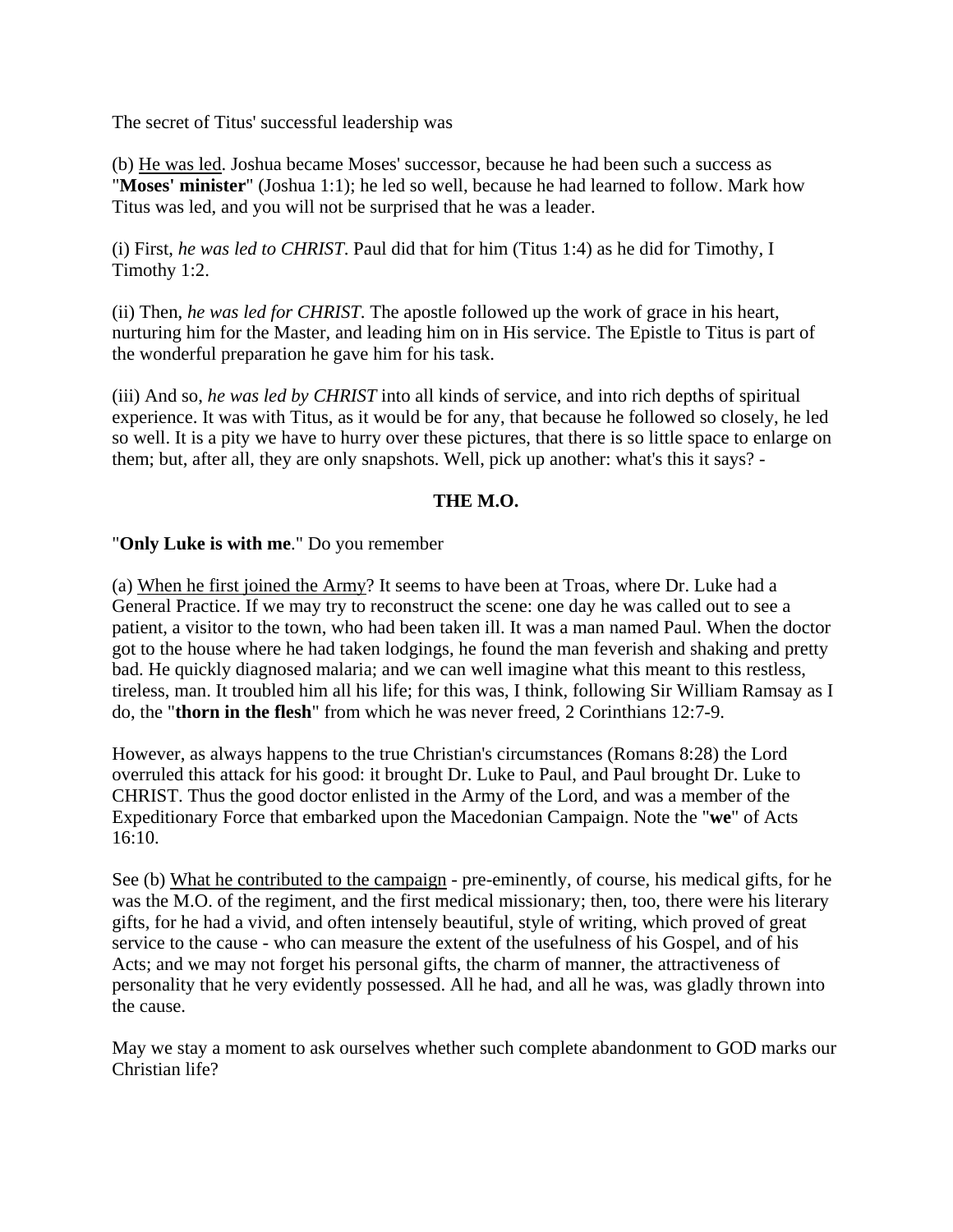Note (c) What he meant to the C.O.

First, in fidelity.

From Troas to Philippi, where he was stationed for a while to nurture the young believers; afterwards, back to Jerusalem, up to Caesarea, on the sea during the terrible storm and shipwreck, across to Rome during the first imprisonment, and now under the awful conditions of the second imprisonment; Luke scarcely left his side; and, for the moment, he is the "**only**" companion he has. What a help it must have been for him to have a doctor on the mission party all those years.

Then, in affection, how much he would mean.

Unless I am greatly mistaken Paul set great store by the loving-kindness of his friends. Over and over again you see, in his Letters, expressions of his gratitude for their help. and gifts. And when, in Colossians 4:14, you read, "**Luke the beloved physician**", you can detect the deep mutual affection that existed between these two. But, alas, we have spent as much time as we dare over this attractive man. Let us pick up another snapshot: it is inscribed -

# **A CREDIT TO THE REGIMENT**

"**Take Mark, and bring him with thee: for he is profitable to me for the ministry**." But surely I have seen this young man somewhere before? I seem to remember something rather shady about him. Yes, you are quite right: there was

(a) His past failure. There is no burking it, he had been a disgrace to the regiment. Do you recall how enthusiastically he had begun?

Soon after his conversion, which happened through Peter, as I Peter 5:13 seems to suggest, he was introduced to Paul by his uncle Barnabas, and thenceforth he threw all the virility of his ardent young manhood into the cause, joining, as Acts 13:5 shows, the first missionary party. They had a grand time in Cyprus - the equable climate, the Christian adventure, and the spiritual triumphs, combined with the daily companionship of the two great men to make it for Mark an unforgettable experience.

And then, alas, the tragedy happened. They crossed over to Pamphylia, which the young enthusiast quickly discovered to be a fever-laden area. I suspect that this was where Paul picked up his malaria germ. Mark was too scared to go on; and, begging to be excused the remainder of the tour, he returned home to his mother at Jerusalem.

There is no need here to recall the sad consequences of this defection; for we must hurry on to

(b) His present condition. By the grace of GOD, and perhaps through the tender handling of Barnabas, he climbed out of the morass, and has actually become a credit to the regiment - "**he is profitable to me**." Paul had already used that word when, in 2:21, he spoke of the man who was "**meet for the Master's use**" - useful to the Master, and now, Mark, useful to His servant, useful all round.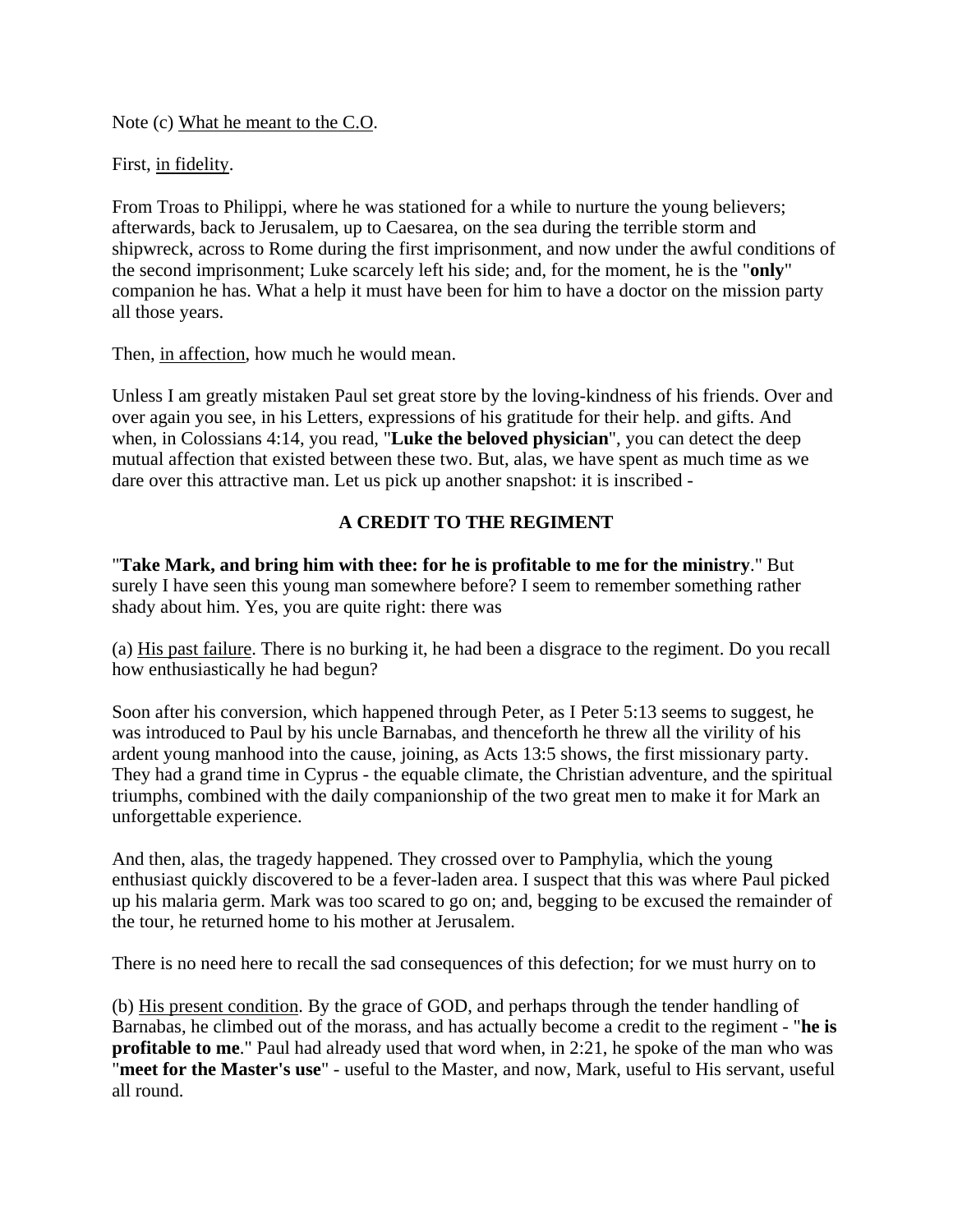That is a quality which we might all covet, to be ever ready to help both Him and His. It is very delightful to observe the change that has come over the relationship between these two. Paul had, very firmly, and, as I think, very rightly, refused the employment of the younger man; but now he is re-instated. A work of grace had been going on - possibly through Barnabas' behaviour, for I think that he also was right. Paul now badly wants the very man that once he wouldn't have.

Another thing, as I look at his snapshot, I am reminded of is

(c) His prospective honour. We never can tell what GOD has in mind for the returning backslider. For Mark it was something unspeakably honourable: GOD had chosen him to be the writer of the Gospel according to Mark. If any of my readers has, like Mark, wandered from GOD, and deserted His service, will he, also like Mark, come back? You will not be commissioned to write a Gospel, but you will be expected to live one.

> "You are writing a gospel, a chapter each day, By all that you do, and all that you say. Men read what you write, whether faithless, or true, Say, what is the Gospel according to you?"

"**This honour have all His saints**," if I may dare to adopt the words of Psalm 149:9, spoken in a very different connection.

So, ere we put the little snapshot down, let us take notice of one further point,

(d) His perennial lesson. It is, that there is always a way back home for the backslider. Think of Jonah, renegade and runaway. He was offered the inestimable privilege of going to a heathen people to proclaim the message of repentance unto salvation; but his insensate prejudice forbade him, and he ran away from GOD!

But, of course, when a man runs away from GOD, then GOD runs after him. In miraculous ways, GOD, at great pains, turned him back, and, greatest miracle of all, He offered him again the same task: "**The word of the Lord came unto Jonah the second time**", Jonah 3:1.

Or, again, think of Peter. How earnest he was in the Master's service. He meant every word he said; yet, at the testing time, he failed terribly, and "**went out and wept bitterly**", Luke 22:62. Was that the end? "**I will heal their backsliding**," is His promise, through Hosea 14:4, to every truly repentant soul.

He did that for Peter, and for Jonah, and for Mark; He will still do it for any of His children who stray from Him, however deep they have sunk.

> "Have you sinn'd as none else in the world have before? Are you blacker than other creatures in guilt? Oh, fear not, and doubt not I the mother who bore you Loves you less than the Saviour whose Blood you have spilt. Come, come to His feet, and lay open your story